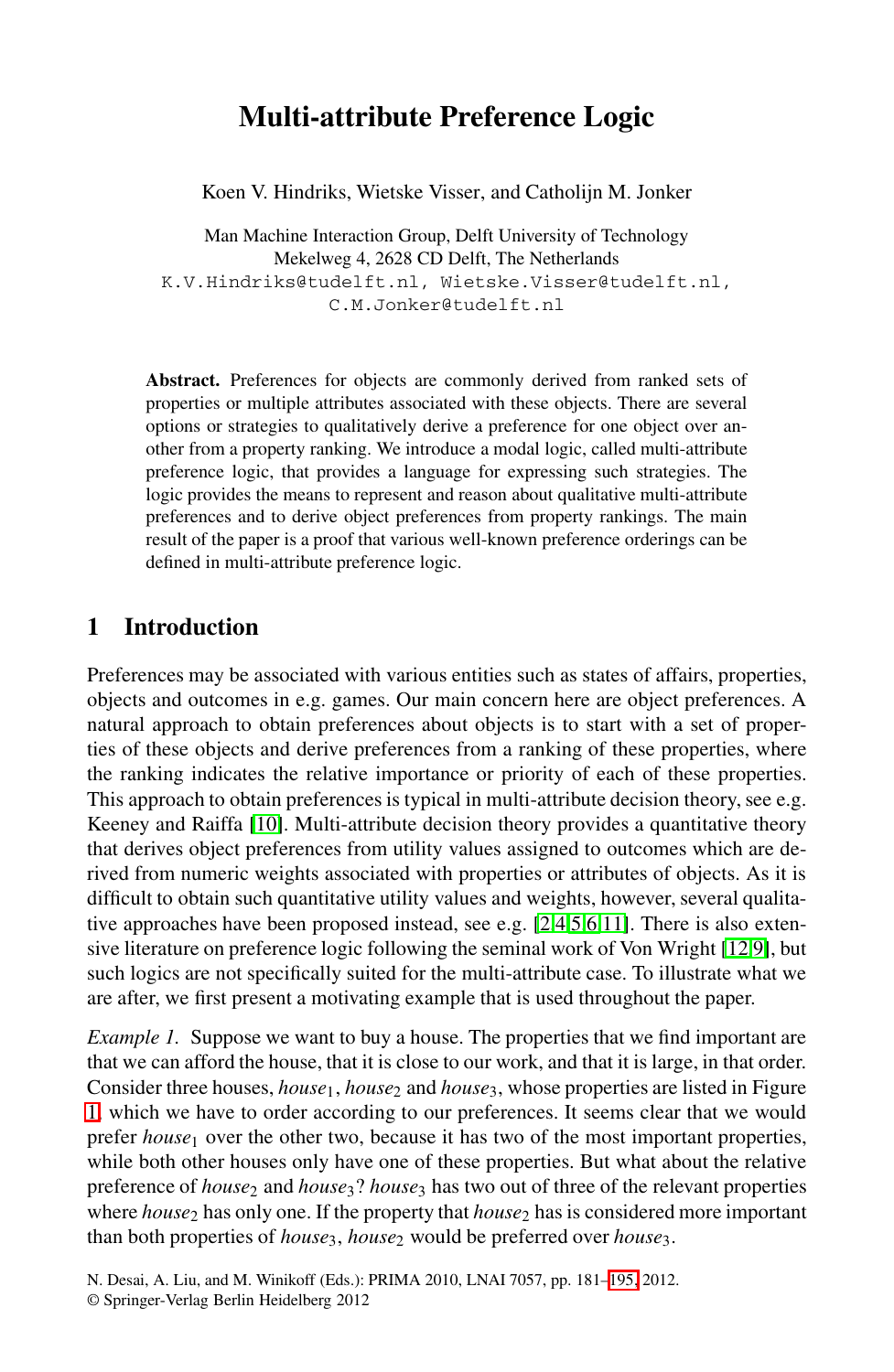<span id="page-1-1"></span>

**Fig. 1.** Properties of three houses

Key to a lo[gi](#page-14-3)c of multi-attribute preferences is the representation of property rankings. Encodings of property rankings have b[een](#page-14-5) explored in Coste-Marquis *et al.* [6] where they are called goal bases, and in Brewka [4] where they are called ranked knowledge bases. Such ranked goals are binary, and in this paper we also consider desired attributes that are binary (as opposed to numeric or ordinal ones). Coste-Marquis *et al.* and Brewka moreover discuss various options, or strategies, for deriving object preferences from a property ranking. The preference orderings thus obtained are not expressed in a logic, however. [Br](#page-1-0)ewka *et al.* [5] propose a non-monotonic logic called qualitative choice logic to re[as](#page-8-0)on about multi-attribute preferences. An alternative approach towards a logic of multi-attribute preferences is pre[sen](#page-10-0)ted in Liu [11] where property rankings called priority sequences are encoded in first-order logic. Both approaches are based on one particular strategy, namely lexicographic ordering, and cannot be used to reason about preference orderings.

<span id="page-1-0"></span>In this paper a generic logic of qualit[ativ](#page-13-0)e multi-attribute preferences is proposed in which property rankings and associated strategies for deriving object preferences from such rankings can be defined. In Section 2 the syntax and semantics of multi-attribute preference logic is introduced. Section 3 shows how various strategies to obtain object preferences from a property ranking can be defined in the logic. Section 4 presents the main result of the paper and shows that property rankings encoded as ranked knowledge bases and a number of related strategies to obtain preference orderings can be equivalently translated into mul[ti-](#page-14-9)attribute preference logic. Section 5 concludes the paper.

## **2 Multi-attribute Preference Logic**

## **2.1 Syntax and Semantics**

The logic of multi-attribute preferences that we introduce here is an extension of the modal binary preference logic presented in [7]. This logic is a propositional modal logic with a modal operator  $\square^{\leq} \varphi$ , and its dual  $\diamondsuit^{\leq} \varphi$ . Here  $\square^{\leq} \varphi$  expresses that  $\varphi$  is true in all states that are at least as good as the current state. Binary preference relations over formulae are subsequently defined. One of the more natural binary preference statements is  $\varphi \lt_{\forall \forall} \psi$  which expresses that any state where  $\psi$  is true is strictly better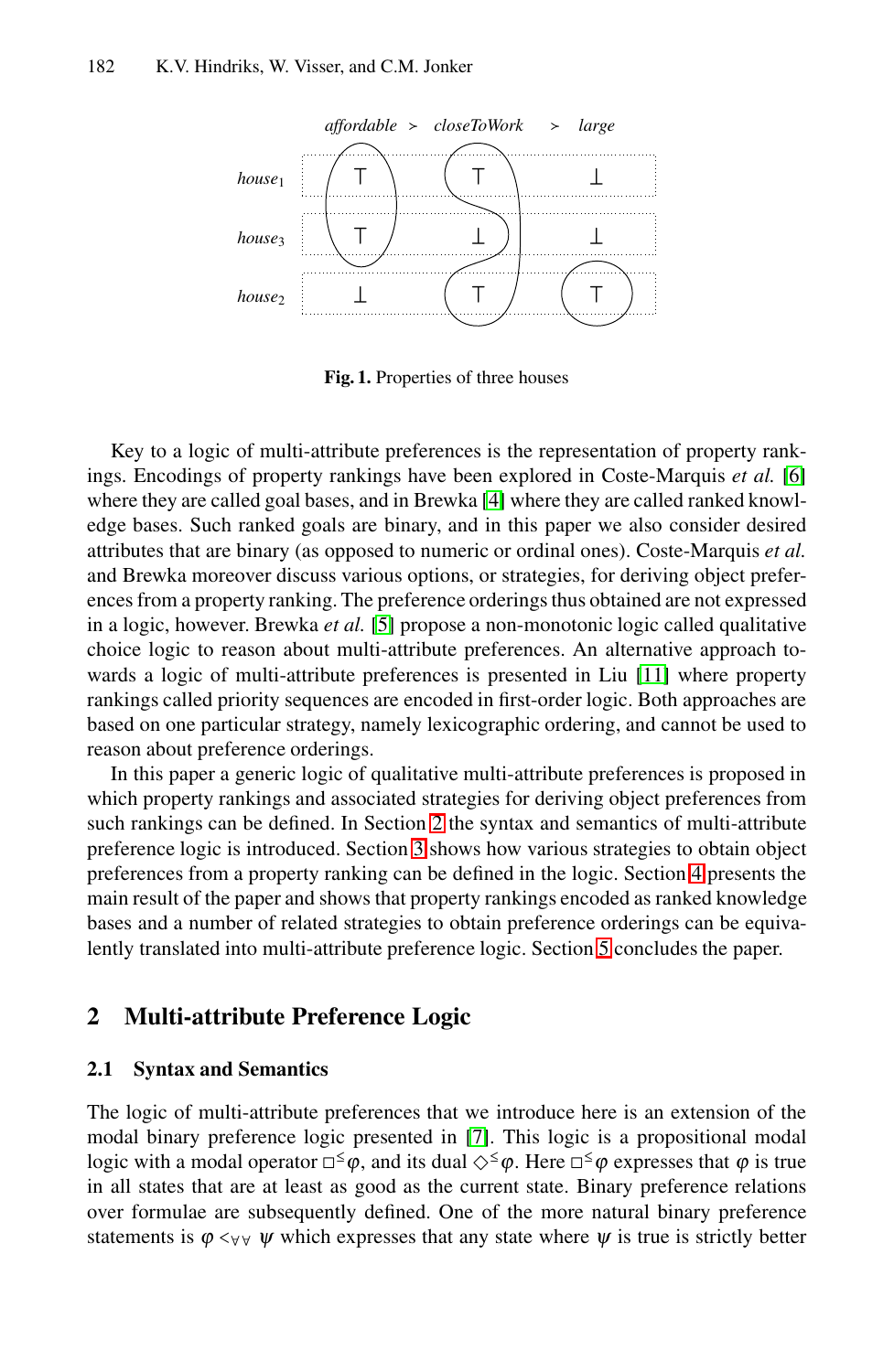than any state where  $\varphi$  is true. That is, whenever  $\varphi$  is the case,  $\psi$  is preferred, and never vice versa. By adding a global modality *U* to the language, the binary preference operator < $\forall \forall$  can be defined by  $U(\psi \rightarrow \Box^{\leq} \neg \varphi)$ , when it is assumed that the underlying order on worlds or states has been completely specified, i.e. is total.

Multi-attribute preference logic adds two operators to binary preference logic. First, multi-attribute preference logic, as in hybrid logic [1] adds names for objects to the language by adding nullary modal operators *i, j* to the language. The semantics of the operators introduced here, however, differs from the standard semantics of hybrid logic. Here  $i, j$  are used as names for objects which semantically are more complex entities than the usual worlds of modal semantics. In order to avoid confusion, we will refer to *i, j* as object names below. This language extension allows us to talk about objects and associated preferences explicitly.

Second, the logic introduces a new modal operator  $\Box^+$ . The language of multiattribute preference logic consists of four unary modal operators. Instead of the single operator  $\square^{\le}$  it is more convenient to introduce the two operators  $\square^{\le}$  and  $\square^{\le}$ : informally,  $\square^< \varphi$  expresses that at all worlds that are ranked higher than the current one  $\varphi$  is true, whereas  $\Box^{\dagger} \varphi$  expresses that at all worlds that are equally ranked to the current one  $\varphi$  is true. The modal operator  $\Box^{\dagger}$  is introduced to inspect worlds that are not ranked equally to the current one.

**Definition 1. (Language)** *Let At be a set of propositional atoms with typical element p and Nom be a set of names, with typical elements i, j. The language* L*pref is defined as follows:*

$$
\varphi \in \mathcal{L}_{pref} ::= p | i | \neg \varphi | \varphi \wedge \varphi | \square^= \varphi | \square^+ \varphi | \square^< \varphi | U \varphi
$$

Disjunction ∨, implication →, and bi-implication ↔ are defined as the usual abbreviations.  $\Diamond^{\lt} \varphi, \Diamond^{\lt}$ ,  $\Diamond^{\neq}$  are abbreviations for  $\neg \Box^{\lt} \neg \varphi$ ,  $\neg \Box^{\gt} \neg \varphi$ , and  $\neg \Box^{\neq} \neg \varphi$ .  $\Box^{\leq} \varphi$  is short for  $\Box^< \varphi \lor \Box^= \varphi$  and  $\Diamond^< \varphi$  is its dual. The dual of the global modal operator,  $E \varphi$ , is defined as  $\neg U \neg \varphi$ . We also write  $U_i \varphi$  for  $U(i \rightarrow \varphi)$  and  $E_i \varphi$  for  $E(i \wedge \varphi)$  for  $i \in N$ *om*. Finally, the set of purely propositional formulae is denoted by  $\mathcal{L}_0$  and consists of all formulae without any occurrences of modal operators or names  $i \in N$ *om*.  $\varphi \in \mathcal{L}_0$  is also called an objective formula.

<span id="page-2-0"></span>The basic concepts in the semantics for multi-attribute preference logic are objects and properties those objects may have. Properties are naturally represented by sets of worlds. As we want to use properties to classify the ranking of objects, properties are ordered in correspondence with their relative importance; such an order is called a property ranking here. To order properties, i.e. sets of worlds, it is required that properties are disjoint sets of worlds. Property rankings will be derived from an order on worlds below.

Objects are also identified with particular sets of worlds. The idea is that the properties (in the sense of the previous paragraph) of an object can be derived from the worlds which define the object. To ensure that objects are coherent, that is have a uniquely defined set of properties, the worlds that define the object need to be copies of each other, which means that these worlds need to assign the same truth values to propositional atoms. Objects are identified with equivalence classes of worlds with respect to a truth assignment.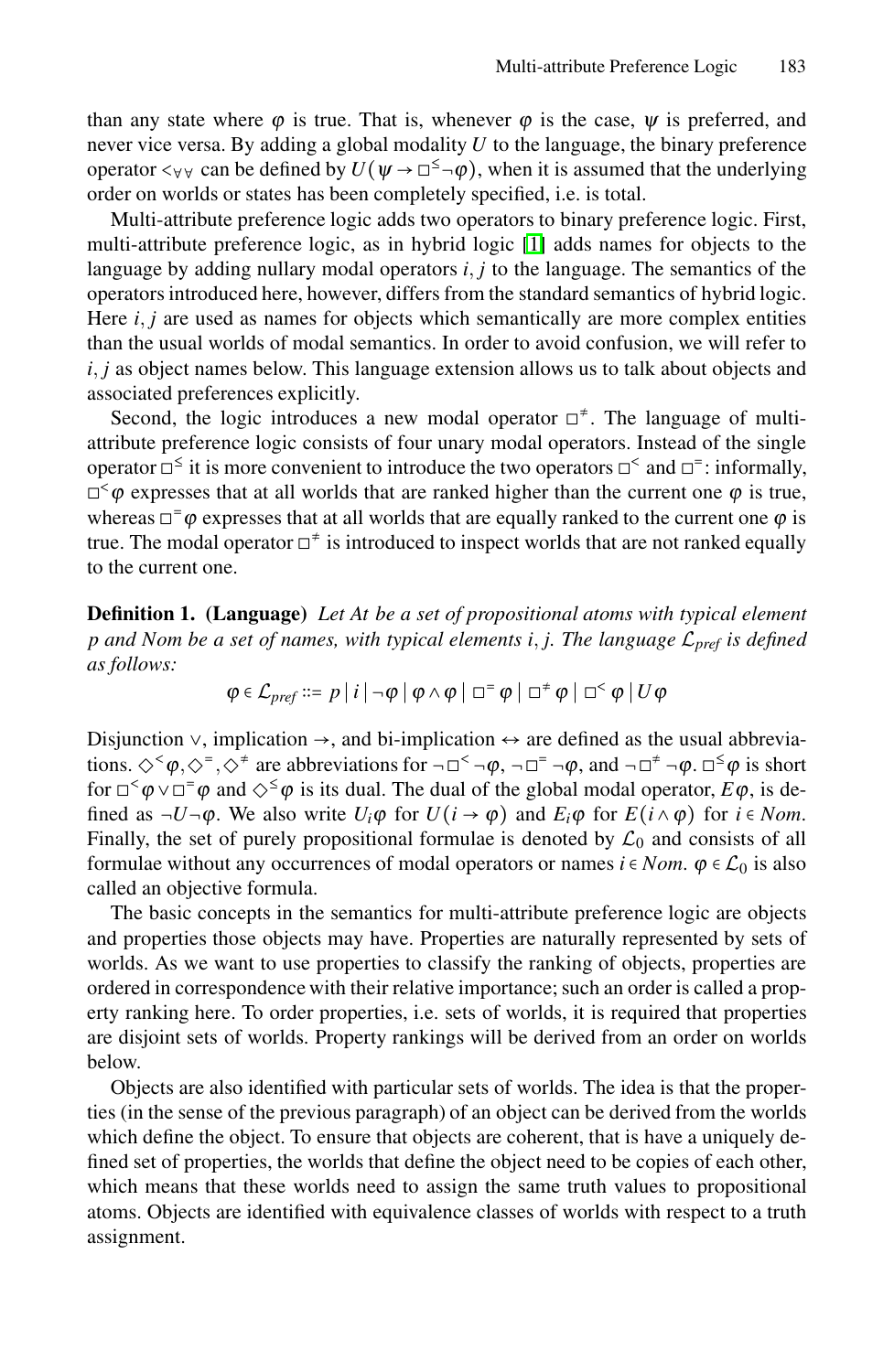**Definition 2. (Object)** *Let W be a set of worlds and V be a mapping of W to truth assignments*  $2^{At}$ *. An object is an equivalence class on W with respect to V. The set*  $\mathcal{O}_V$ *denotes the set of all objects defined by W and V and is formally defined by:*

$$
\mathcal{O}_V = \{ [w]_V \mid w \in W \}
$$

*where*  $[w]_V = \{v \in W | V(w) = V(v)\}$ *. Whenever V is clear from the context, we drop the subscript V. As an object o is the equivalence class of a world w with respect to V , we also say that world w identifies object o.*

**Definition 3.** (Model) *A* multi-attribute preference model *M is a tuple*  $\langle W, \leq, V, N \rangle$ *where W is a set of worlds with typical elements*  $u, v, w$ *,*  $\leq$  *is a total pre-order (i.e. a reflexive, transitive and total relation) on W, V is a valuation function mapping worlds in W onto truth assignments in* 2*At, and N is a naming function. The strict subrelation* ≺ *of* ≾ *is defined by: v* ≺ *w* ∶= *v* ≾ *w* & *w* ≾/ *v. We write v* ∼ *w whenever v* ≾ *w and w* ≾ *v.*

Although the strict order ≺ derived from ≾ indicates a ranking of worlds where *v* ≺ *w* means that *w* is ranked higher than *v*, we do not say that *w* is preferred over *v*, because we want to reserve this terminology for talking about objects. A preference between objects is derived from the ranking ≾ over worlds. The naming function *N* maps names *i* to objects *o*.

The truth definition for propositional atoms and Boolean operators is standard. Given a model  $\mathcal{M} = \langle W, \leq V, N \rangle$ , the semantics of names  $i \in N$ *om* is provided by the naming function *N*. The tr[uth d](#page-5-0)efinitions for most modal operators are also standard definitions using the associated accessibility relations for these operators. The semantic clause for ◻<sup>=</sup> is defined by means of the relation ∼, which is derived from the order ≾. Similarly, the semantic clause for  $\Box^{\lt}$  is provided by means of the strict order  $\lt$ . The global operator *U* simply inspects all worlds in a model.

The truth definition for  $\Box^{\dagger}$  is not directly defined in terms of a given relation on *W*. It inspects all worlds that (i) are not ranked equally as the current one, and (ii) are not copies of worlds that are ranked equally as the current one. The motivation for this definition will become clear in Section 2.2 when clusters are introduced.

**Definition 4.** (Truth Definition) Let  $\mathcal{M} = \langle W, \leq, V, N \rangle$  be an MPL model and  $w \in W$  a *world. The truth of a formula*  $\varphi \in \mathcal{L}_{pref}$  *in*  $\mathcal M$  *at w is defined by:* 

 $\mathcal{M}, w \models p \Leftrightarrow p \in V(w)$  $M, w \models i \iff w \in N(i)$  $M, w \models \neg \varphi \Leftrightarrow M, w \not\models \varphi$  $M, w \models \varphi \land \psi \Leftrightarrow M, w \models \varphi \& M, w \models \psi$  $M, w \models \Box^= \varphi \Leftrightarrow \forall v : w \sim v \Rightarrow M, v \models \varphi$  $\mathcal{M}, w \models \Box^{\neq} \varphi \Leftrightarrow \forall u \in \overline{\bigcup \{v|v|w|w \sim v\}} : \mathcal{M}, u \models \varphi$  $\mathcal{M}, w \vDash \Box^{\leq} \varphi \iff \forall v: w \prec v \implies \mathcal{M}, v \vDash \varphi$  $\mathcal{M}, w \models U \varphi \Leftrightarrow \forall v : \mathcal{M}, v \models \varphi$ 

A name *i* ∈*Nom* refers to an object *o* and, semantically, is true at a world *w* that identifies the object  $o$ , i.e.  $w \in o$ . A name thus is a special kind of operator that is true in all worlds that identify a certain object, and false in all other worlds. We can express that an object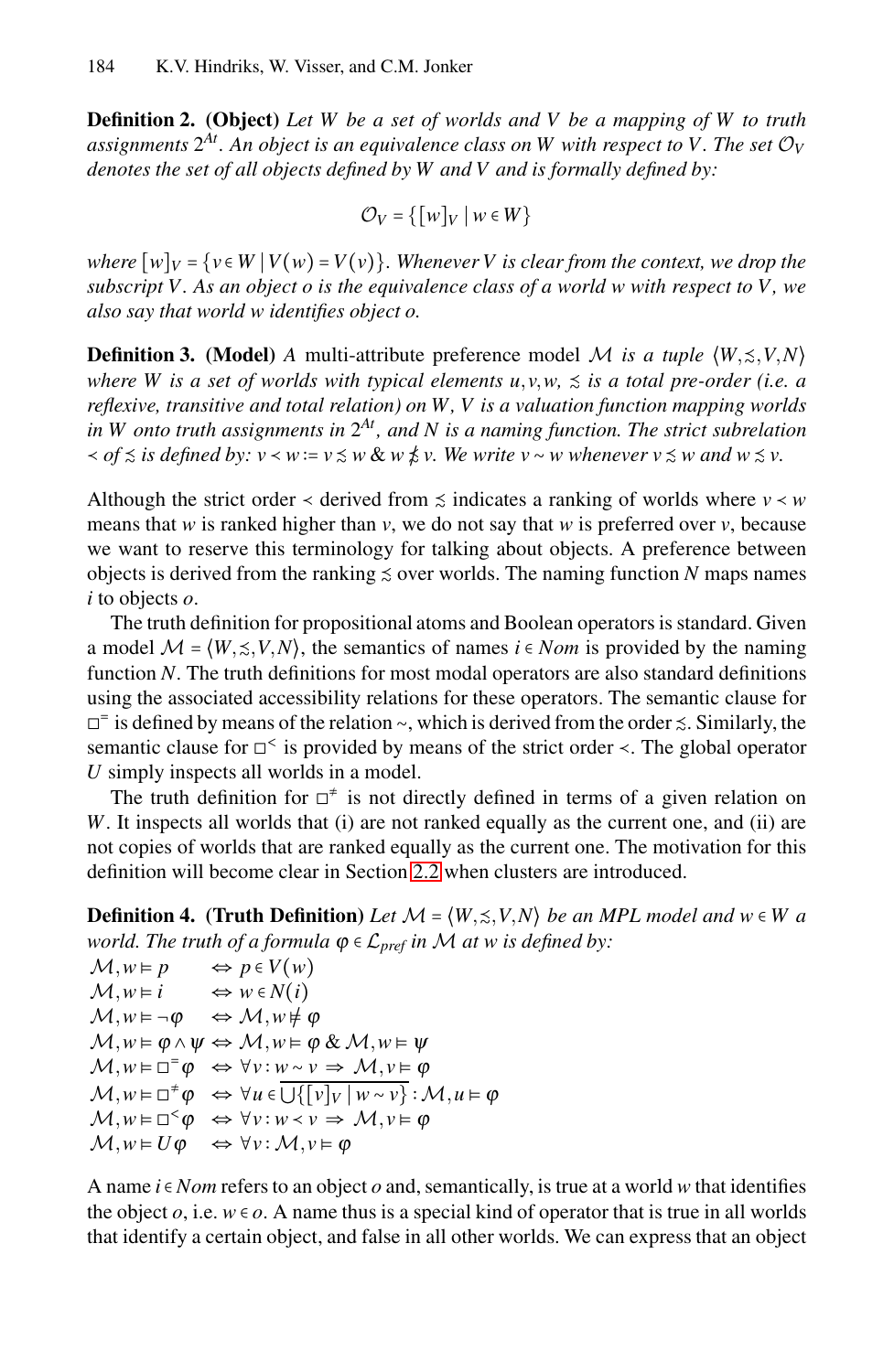*i* has a property  $\varphi$  by  $E_i\varphi = E(i \wedge \varphi)$ . As we have  $E(i)$  as a validity and the worlds that identify the corresponding object *o* are copies of each other, we have  $E_i\varphi \leftrightarrow U_i\varphi$ for objective  $\varphi$ . This shows that an object is coherent in the sense that an object has a consistent set of objective properties and can be uniquely identified by this set.

The language also allows us to express properties that concern comparison of objects. For example,  $U(i \rightarrow \diamondsuit j)$  expresses that for every property of object *i* object *j* has a property that is strictly better. The formula  $E(j \wedge \neg \Diamond^{\leq} i)$  expresses that object *j* has a property that object *i* cannot match, i.e. *i* has no property that is strictly better than this property of *j*. We have  $E(j \land \neg \Diamond^{\leq} i) \rightarrow U(i \rightarrow \Diamond^{\leq} j)$  in multi-attribute preference logic. This validity is based on the assumption that the pre-order in models for  $\mathcal{L}_{pref}$  is total.

Recall that the binary preference operator  $\varphi \lt_{\forall \forall} \psi$  can be defined as  $U(\psi \to \Box^{\leq} \neg \varphi)$ . Using  $\lt_{\forall \forall}$  it is possible to define property rankings and express that a property  $\psi$  is ranked higher than property  $\varphi$ . Using the truth definitions for  $U\varphi$ ,  $\Box^{\dagger}\varphi$  and  $\Box^{\dagger}\varphi$  and the definition of  $\square^{\leq} \varphi$  as  $\square^{\leq} \varphi \wedge \square^{\leq} \varphi$ , it can be shown that  $\varphi \lt_{\forall \forall} \psi$  has the following truth definition:

$$
\mathcal{M}, w \vDash \varphi \langle \forall \forall \ \psi \Leftrightarrow \forall u, v : \mathcal{M}, u \vDash \varphi \& \mathcal{M}, v \vDash \psi \Rightarrow u \langle v \rangle
$$

The intuitive reading of  $\varphi \lt_{\forall \forall} \psi$  is that every  $\psi$ -state is ranked higher than every  $\varphi$ state (cf. [7]). Returning to the co[mpa](#page-6-0)rison of objects again,  $i \lt_{\forall \forall} j$  expresses that object *j* is preferred over *i*. The preference expressed in this way is a very strong kind of preference, however. It requires that all of object *j*'s relevant properties are considered more important than objects *i*'s properties, which corresponds with the definition of  $i < y \nmid y$  *i* by  $U(j \rightarrow \Box^{\leq} \neg i)$ . In contrast, multi-attribute preference logic is able to specify principles that allow to derive preferences over objects from their properties in a weaker sense. It [e](#page-14-9)nables, for example, to specify orderings where object *j* is preferred over object *i* even when object *i* has at least one property that is considered more important than a property that object *j* has (compare e.g. object *c* and *f* in Figure 2). The logic thus facilitates the specification of different ordering strategies, and, given such a specification, provides the means to derive a preference of one object over another from a property ranking and an additional specification of the objects' properties.

Proposition 1 supports our claim that multi-attribute preference logic extends binary preference logic as all listed axioms of this logic are valid in multi-attribute preference logic as well (cf. [7], p. 66). We have listed only those axioms that can straightforwardly be expressed without the need to introduce additional definitions of other binary preference operators; all of the remaining axioms are valid as well in multi-attribute preference logic when such definitions are added. Below we use that ∧ and ∨ bind their arguments stronger than  $\rightarrow$  to be able to remove some brackets.

**Proposition 1.** *We have the following validities:*

 $I. \vDash E_i \varphi \leftrightarrow U_i \varphi$  *for*  $\varphi \in \mathcal{L}_0$ *.* 2.  $\varepsilon \varphi \langle \forall \forall \psi \wedge U(\xi \to \psi) \to \varphi \langle \forall \forall \xi$  $3. \vDash \varphi \leq_{\forall \forall} \psi \wedge U(\xi \to \varphi) \to \xi \leq_{\forall \forall} \psi$ *4.* ⊧ <sup>ϕ</sup> <∀∀ <sup>ψ</sup> ∧<sup>ψ</sup> <∀∀ ξ ∧*E*ξ → <sup>ϕ</sup> <∀∀ ξ  $5. \vDash U \neg \varphi \vee U \neg \psi \rightarrow \varphi \lt_{\forall \forall} \psi$  $6. \vDash \varphi \iff \psi \rightarrow U(\varphi \iff \psi)$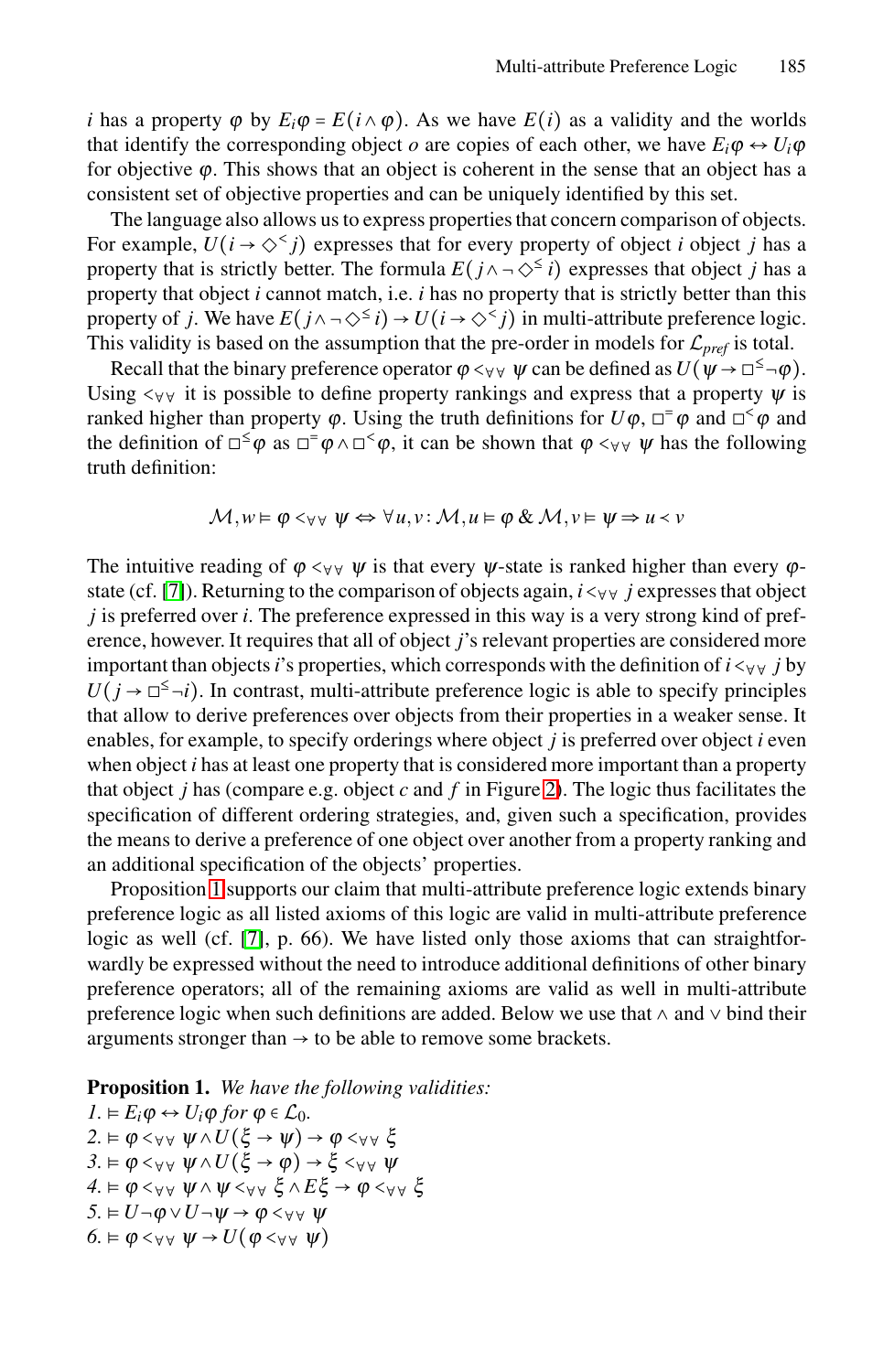<span id="page-5-1"></span><span id="page-5-0"></span>What multi-attribute preference logic adds to binary preference logic are names for objects, and most importantly, the  $\Box^*$  operator that allows us to define clusters (see Section 2.2) that represent desirable attributes. All of the modal operators  $□$ <sup>=</sup>,  $□$ <sup>≠</sup>,  $□$ <sup>≠</sup> and *U* are normal modal operators and satisfy the *K* axiom. In addition, we prove some properties of the  $\Box$  and  $\Box$  operators (some of the more obvious axioms have not been listed below). Proposition 2.3 shows that multi-attribute preference logic is related to the logic of only knowing, see [8].

**Proposition 2.** *We have:*  $l. \vDash \Box^{\equiv} \Box^{\neq} \varphi \leftrightarrow \Box^{\neq} \varphi$  $2. \vDash \square^{\neg} \square^{\leq} \varphi \leftrightarrow \square^{\leq} \varphi$  $3. \vDash \Box^= \varphi \rightarrow \neg \Box^+ \varphi$  *where*  $\neg \varphi \in \mathcal{L}_0$  *is consistent* 

*Proof.* We prove item 3. Suppose  $\Box^{\Box} \varphi$  is true at world w. Then  $\varphi$  is true in all worlds *v* ∼ *w. Since the truth of objective formulae is the same within an object,* <sup>ϕ</sup> *is also true in every world u* ∈ { $[v]_V$  |  $w \sim v$ }*. Since*  $\neg \varphi$  *is a consistent objective formula and all valuations are present in the model,* ¬<sup>ϕ</sup> *must be true in some world in the model. So there must be some world in*  $\sqrt{[v]_V | w \sim v}$  *that satisfies*  $\neg \varphi$ *, so we have*  $\neg \Box^{\dagger} \varphi$  *at world w.*

### **2.2 Clusters**

The total pre-order ≾ in a multi-attribute preference model induces a strict linear order on sets of worlds, which we call clusters. Formally, a cluster is an equivalence class induced by ≾. Intuitively, such clusters represent the properties or attributes considered relevant for deriving object preferences. The order on clusters induced by  $\leq$  represents a property ranking, i.e. the relative importance of one property compared to another. The relation between objects and properties may now be clarified as follows. The idea is that if an object has a particular property it should be represented within the cluster of worlds that represents the property. Technically, this is realized by making sure that (at least) one of the copies of a world that identifies the object is an element of the cluster that represents the property. The worlds that identify an object act as representatives for the object within a certain cluster an[d t](#page-11-0)hus indicate that the object has that property. As clusters are disjoint and objects may have multiple properties, this also explains the need for introducing copies of worlds.

**Definition 5. (Cluster)** *Let* ≾ *be a total pre-order on W. A cluster c is an equivalence class induced by*  $\leq$ *, i.e. c* =  $[w]_{\leq}$  =  $\{v | w \sim v\}$  *for some*  $w \in W$ *.* 

*Example 2.* The relation between clusters (properties) and sets of copies (objects) is visualized in Figure 2 (this is a model of the theory in Example 4). The ellipses (columns) represent the clusters or properties and the boxes (rows) represent objects. Objects in this case are supposed to be houses. For example, the house labelled *b* consists of two worlds,  $w_4$  and  $w_5$ . As these worlds are part of the same object, they must be copies of each other. One of these worlds,  $w_4$ , is also part of the cluster representing the property of being affordable. This means that house *b* is affordable, as *affordable* is true at *w*<sup>4</sup>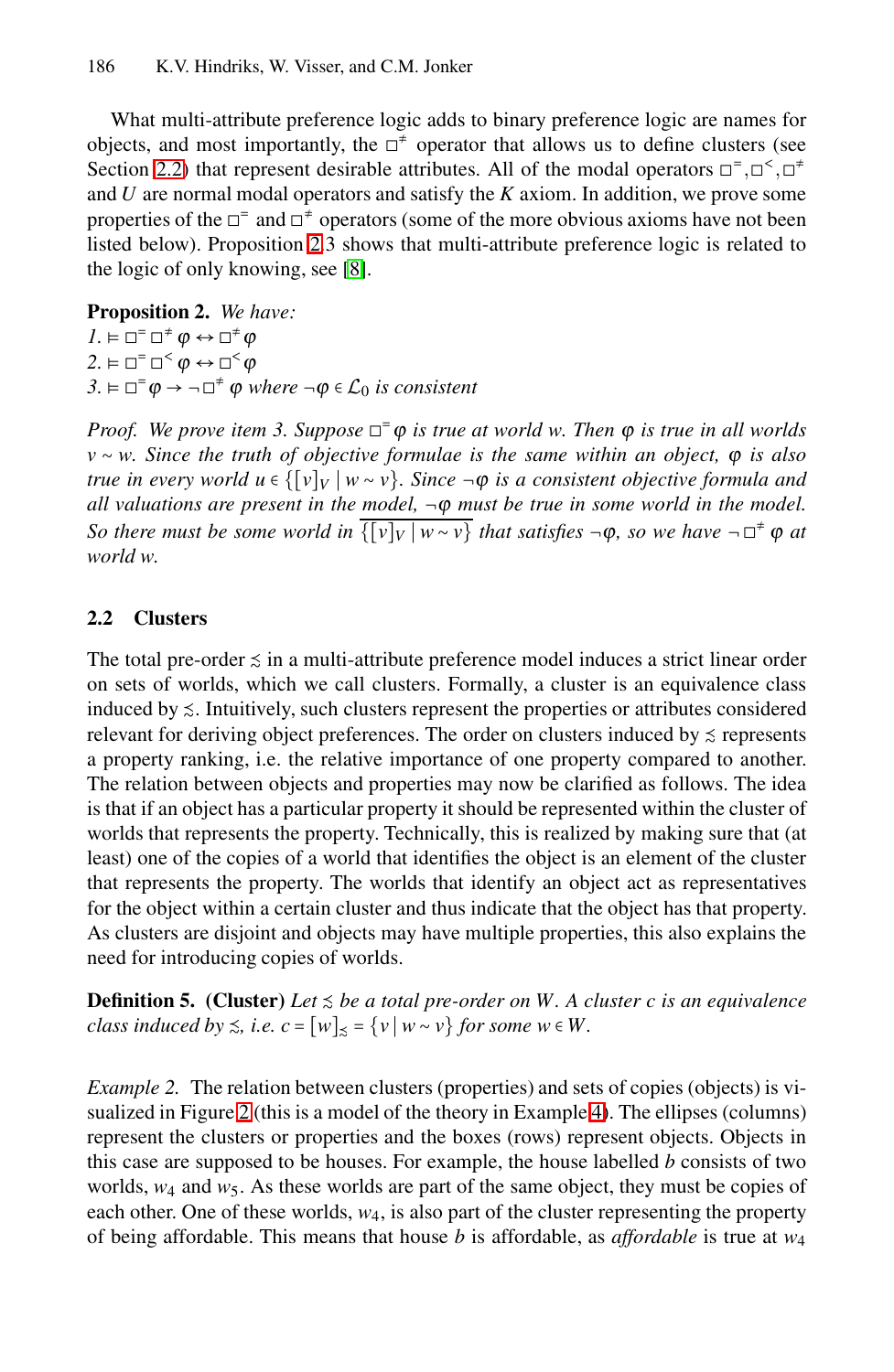#### Multi-attribute Preference Logic 187

<span id="page-6-0"></span>

**Fig. 2.** Visualization of an MPL model

(and thus also at  $w_5$ ). Similarly, it follows that house *b* is close to work, a property that is true at  $w_5$  [\(](#page-6-0)and thus at  $w_4$ ). As there is no world that is part of object *b* as well as in the cluster representing the property *large*, house *b* is not large. The ranking of the properties is indicated by the ≺ symbol: property *affordable* is more important than *close to work* which in turn is more important than *large*. As a result, in any natural preference ordering based on this ranking one would expect house *b* to be preferred over house *c*.

The modality  $\square$ <sup>=</sup> can be used to express a property of a cluster. For example,  $E \square$ <sup>=</sup>  $\varphi$ expresses that there is a cluster where  $\varphi$  is true everywhe[re.](#page-7-0)  $\square^{\dagger} \varphi$  expresses that at least  $\varphi$  is true in the cluster. In Figure 2, for example, in the third cluster we have that  $\Box^{-1}$ *large* is true. This means that every object that is represented by a world in this cluster is *large*. But we also w[an](#page-2-0)t every object that is *large* to be represented in the cluster. To specify this, we use the modality  $\Box^+$ . We can now explain why simply defining the truth of  $\Box^+\varphi$ in terms of truth of  $\varphi$  in all worlds that are not equally ranked to the current one does not work. The point is that there may be copies *v* of worlds *w* that have a different ranking than world *w*. As copies have the same truth assignment, at such copies a propositional formula  $\varphi$  would be assigned the same truth value. This is illustrated in Figure 3, where *large* is true in all worlds in the shaded area. The key observation here is that worlds of a particular ranking identify a set of objects, i.e. copies of these worlds which must be part of these objects (by Definition 2 of an object). This is why  $\Box^{\neq} \varphi$  evaluates  $\varphi$  at all objects, or, more precisely, the worlds that define these objects, that are not identified by any of the worlds that have the same ranking as the current one.

By combining both operators we are able to characterize a cluster. For the third cluster in Figure 2, we have that  $□<sup>=</sup> large ∩ □<sup>≠</sup>¬*large* where *large* exactly characterizes$ the cluster. The characterization of a cluster by  $\varphi$  is abbreviated as  $C\varphi$ , and defined by:

 $C\varphi$  ::=  $\Box^{\dagger} \varphi \wedge \Box^{\dagger} \neg \varphi$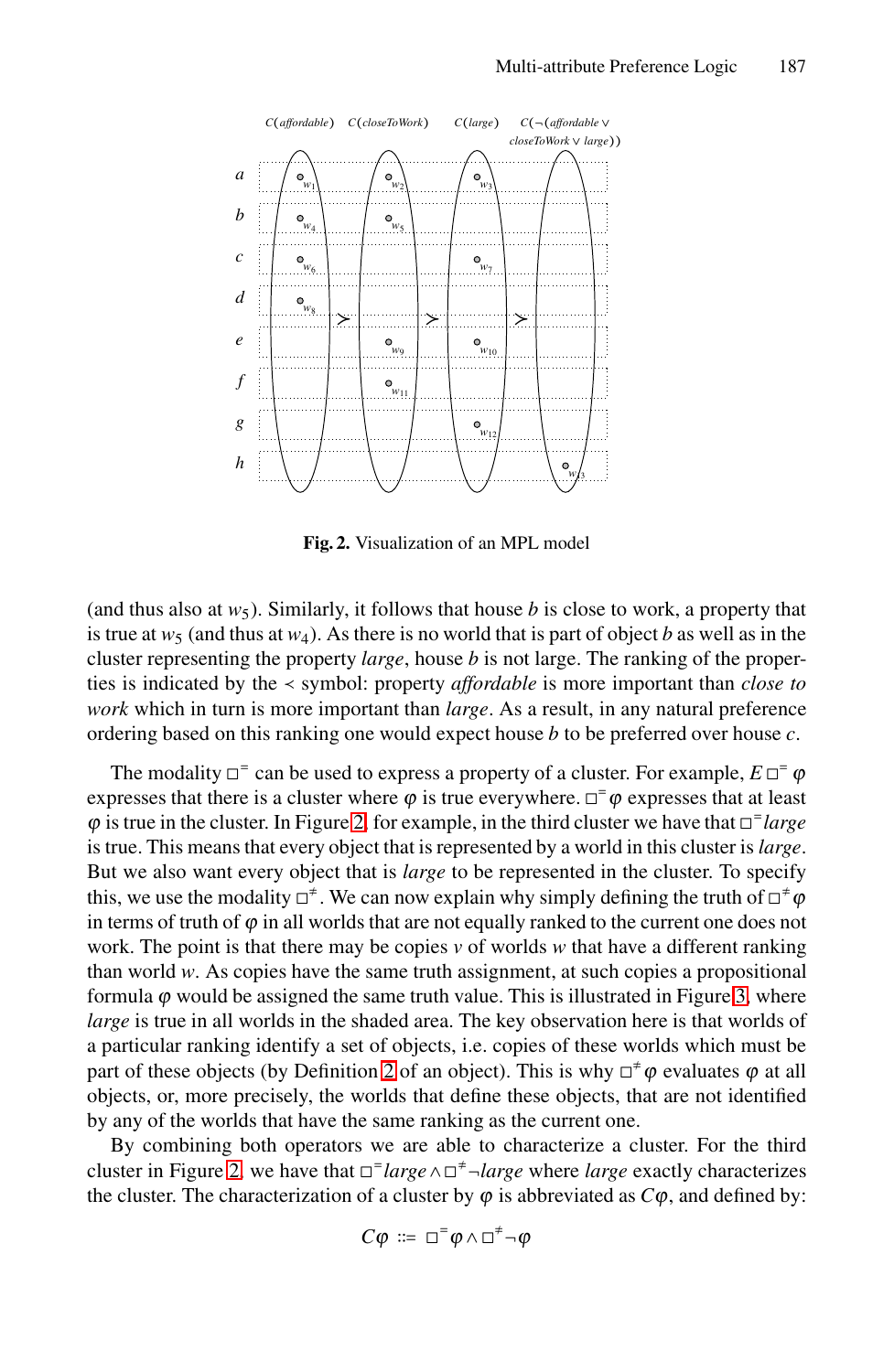<span id="page-7-0"></span>

**Fig. 3.** Visualization of an MPL model. All worlds where *large* is true are in the shaded section.

<span id="page-7-1"></span> $\varphi$  is true for all objects identified by (worlds in) the cluster and not true in all worlds that identify other objects. As an object may consist of several copies to represent that it has various properties represented by different clusters, copies of such worlds outside the cluster need to be excluded in the evaluation of  $\neg \varphi$  which explains the truth condition for  $\Box^*$ .

Proposition 3 shows that properties and objects are related in such a way that object preferences can be derived. The first item of the proposition states that if there is an object that has property  $\varphi$  and the current world identifies a cluster characterized by  $\varphi$ , then within the cluster there is a world that is named *i*, i.e. identifies the object *i*. The second item states that the converse is true for an object that does not satisfy a property  $\varphi$  that characterizes a cluster. That is, if object *i* does not satisfy  $\varphi$  and the current world identifies a cluster characterized by  $\varphi$ , then no world that identifies the object labelled *i* is part of that cluster. The third item generalizes the first item. It states that if there is a cluster characterized by  $\varphi$ , and there is an object named *i* that satisfies  $\varphi$ , then there is an *i*-world in that cluster. The last item states that when a world satisfies  $C(\varphi)$ , then all worlds within the same cluster satisfy  $C(\varphi)$ .

### **Proposition 3.** *We have:*

*I*. ⊨  $C$ ( $\varphi$ ) ∧  $E_i \varphi \rightarrow \diamondsuit^{\exists} i$  $2.$  ⊨ *C*( $\phi$ ) ∧  $\neg E_i$  $\phi$  →  $\neg$   $\diamond$ <sup>=</sup> *i*  $3. ⊨ EC(φ) ∧ E_i φ → E_i C(φ)$  $4. \vDash C(\varphi) \rightarrow \Box^{\dagger} C(\varphi)$ 

*Proof.* We prove item 1. Suppose  $\mathcal{M}, w \models C(\varphi) \land E_i \varphi$ . This means that  $\mathcal{M}, w \models \Box^{\neq} \neg \varphi$ . *By the truth definition for*  $\Box^{\dagger}$ *, this is equivalent to*  $\forall u \in \overline{\bigcup \{v|v| |w| \lor v\}}$ :  $\mathcal{M}, u \models \neg \phi$ *. By the definition of E<sub>i</sub>* $\varphi$  *<i>we must also have a world u' such that*  $M, u' \models i \land \varphi$ *. This means that we cannot have u'* ∈  $\overline{U\{v|_V | w \sim v\}}$  *and we have that u'* ∈  $\bigcup \{ [v|_V | w \sim v \}$ *. It follows*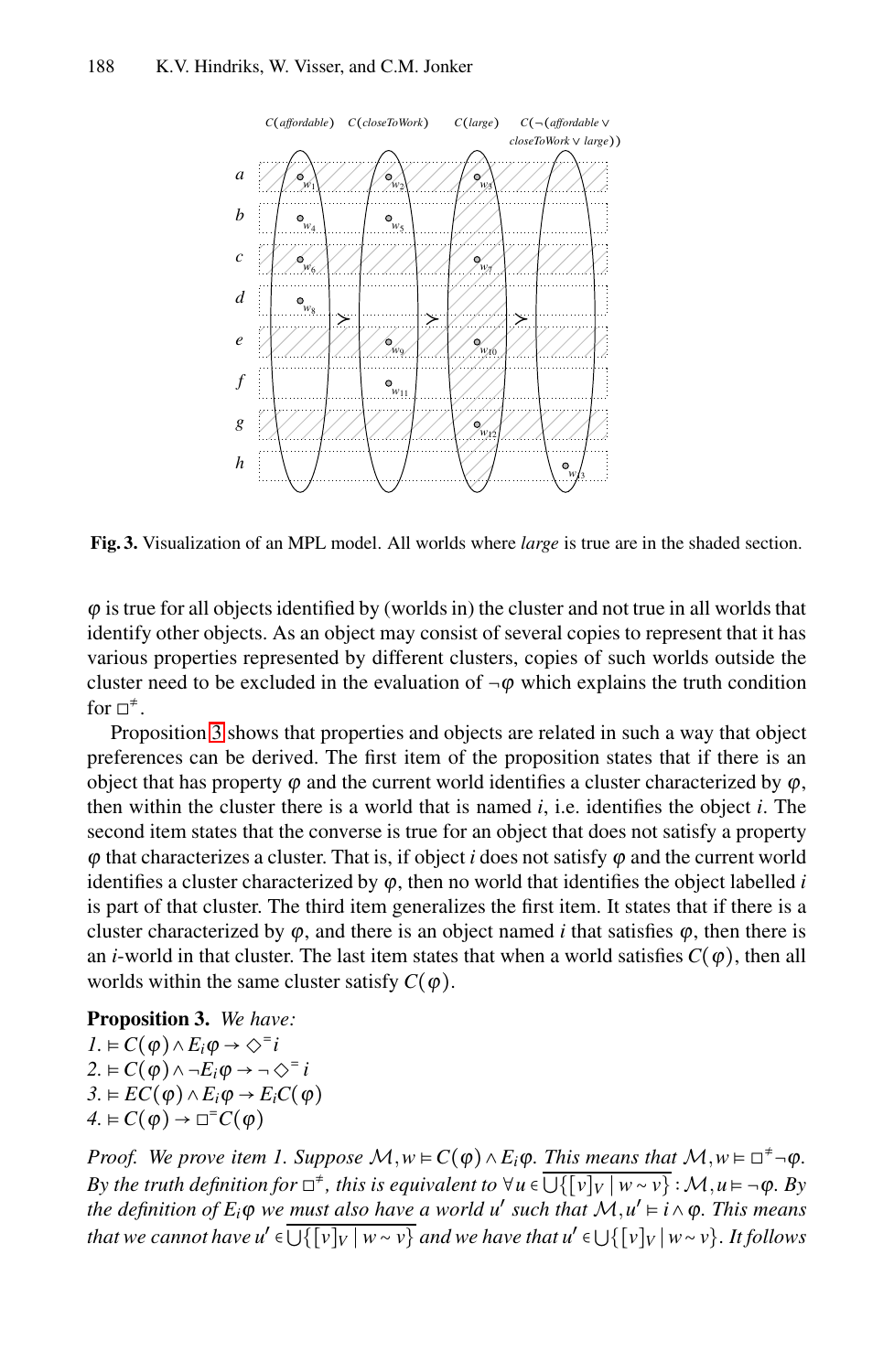<span id="page-8-0"></span>*that*  $u' \in [v]_V$  *for some*  $v \sim w$ *; as u' must be a copy of v [thi](#page-6-0)s means that we have*  $\mathcal{M}, v \models i$ *and, by the truth definition for*  $\Diamond^=$ *, we have*  $M, w \models \Diamond^= i$ *.* 

T[he](#page-7-1) operator *C* provides exactly what we need to define property rankings. Semantically, we have already seen that the pre-order  $\leq$  induces a strict linear order on clusters. The formula *C*ϕ allows us to express that a cluster is characterized by a formula  $\varphi$ . Using this operator and the binary preference operator  $\langle \forall \forall \psi \rangle$  we can express that property  $\psi$  (represented by a cluster) is ranked higher than another property  $\varphi$ (represented by another cluster) by  $C\varphi \lt_{\forall \forall} C\psi$ . For example, in Figure 2, we have  $C(large) \leq_V \vee C(closeToWork) \leq_V \vee C(affordable)$ . By combining this with specifications of particular preferences orderings and statements that a[n](#page-14-4) [o](#page-14-4)bject has a particular property (cf. Proposition 3), this will allow the derivation of object preferences from a proper[ty](#page-14-2) ranking.

## **3 Preference Orderings**

In this S[ec](#page-14-2)tion, we show how to use multi-attribute preference logic to define multiattrib[ute](#page-10-0) preference orderings deriv[ed](#page-14-2) from property rankings. Coste-Marquis *et al.* [6] describe three frequent orderings based on [pr](#page-14-2)ioritized goals: best-out, discrimin and leximin ordering. Brewka [4] defines a preference language in which different basic preference orderings can be combined and identifies four 'fundamental strategies' for deriving preferences from what he calls a ranked knowledge base:  $\tau$ ,  $\kappa$ ,  $\epsilon$  and #. As best-out is the same as  $\kappa$ , discrimin is  $\epsilon$ , and leximin is #, we will base the remainder of our discussion on Brewka [4].

We first informally introduce these orderings and then present definitions for each of them in the logic. Section 4 presents the definitions of [4] and a proof that the definitions in multi-attribute preference logic match those provided in [4]. The advantage of defining preference orderings in a logic instead of providing set-theoretical definitions is that it formalizes the reasoning about object preferences. From a practical point of view, the logic allows us to provide rigorous formal proofs for object preferences derived from property rankings. From a theoretical point of view, it provides the tools to reason *about* preference orderings and allows, for example, to prove that whenever an object is preferred over another by the ⊺ strategy it also is preferred by the # strategy (see Proposition 4 below).

The two orderings  $\subseteq$  and # first consider the most important property. If some object has that property and another does not, then the first is preferred over the second. So in the example, both *house*<sup>1</sup> and *house*<sup>2</sup> would be preferred over *house*3. If two houses both have the property or if neither of them has it, the next property is considered. *house*<sub>1</sub> and *house*<sub>2</sub> are both affordable, but *house*<sub>1</sub> is close to work and *house*<sub>2</sub> is not, so *house*<sup>1</sup> would be preferred over *house*2. Note that although *house*<sup>3</sup> satisfies two properties and house *house*<sub>2</sub> only satisfies one property, *house*<sub>2</sub> is still preferred over *house*<sub>3</sub> because the single property of *house*<sub>2</sub> is considered more important than both properties of *house*3. The ⊆ and # orderings only differ if multiple properties are equally important. As we will make the assumption that no two properties can have the same importance, we will not discuss the difference and only refer to the # ordering in the following.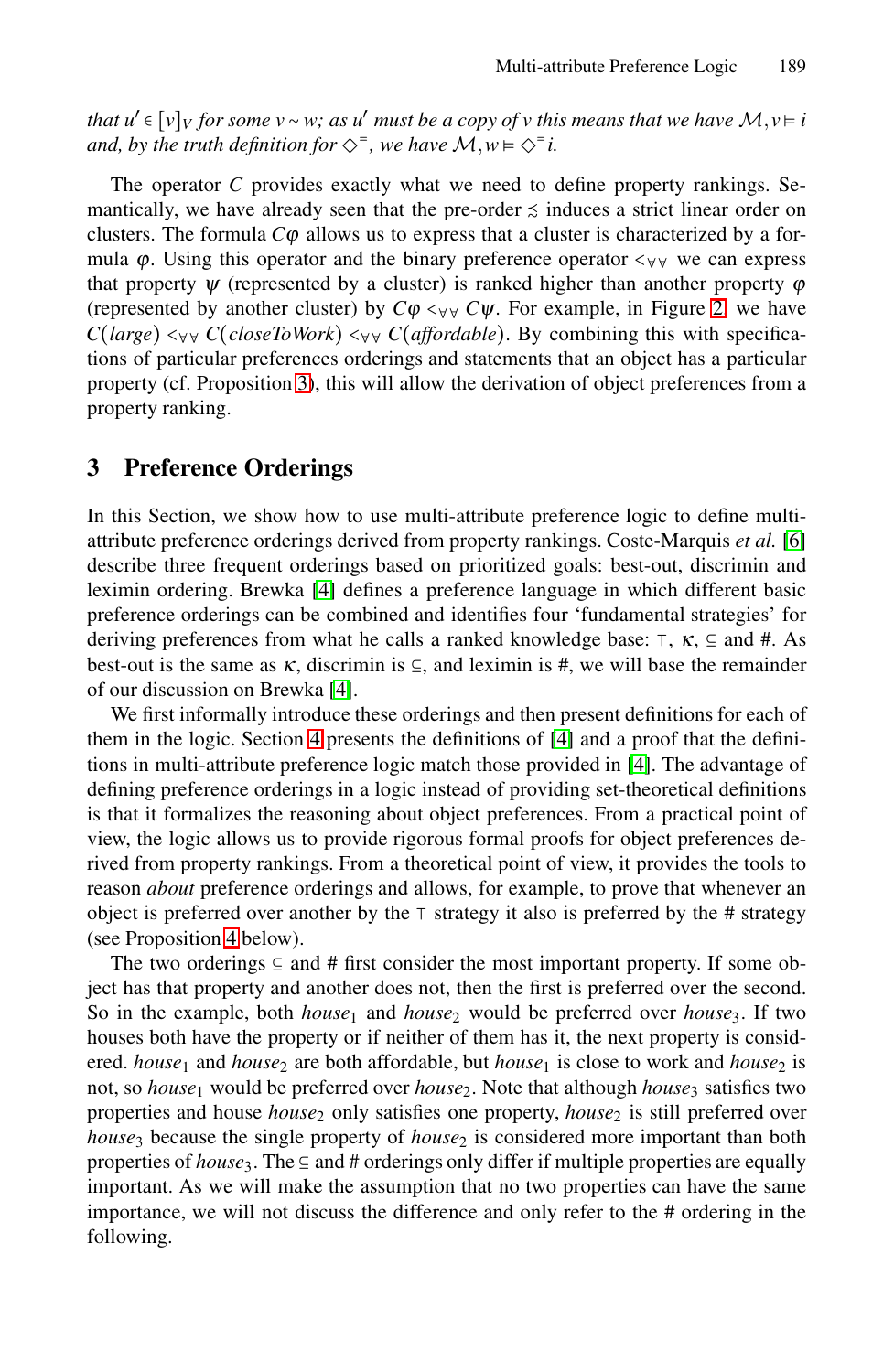<span id="page-9-0"></span>The ⊺ ordering looks at the highest ranked or most important property that *is* satisfied. If that property of one object is ranked higher than that of another object, then the first object is preferred over the second. If those properties are equally ranked, then both objects are equally preferred. In our running example, *house*<sub>1</sub> and *house*<sub>2</sub> are both preferred over *house*3, since the property ranked highest that is satisfied by both *house*<sup>1</sup> and *house*<sup>2</sup> is *affordable*, and this property is ranked higher than the highest ranked property satisfied by *house*3, i.e. *closeToWork*. Since the most important property satisfied by *house*<sub>1</sub> is the same as the most important property satisfied by *house*<sub>2</sub>, *house*<sub>1</sub> and *house*<sub>2</sub> are equally preferred.

The <sup>κ</sup> ordering looks at the most important property that *is not* satisfied. If that property of one object is less important than the property of another object, then the first object is preferred over the second. If those properties are equally important, then both objects are equally preferred. In our running example, the highest ranked property that is not satisfied by *house*<sub>1</sub> is *large*, that of *house*<sub>2</sub> is *closeToWork* and that of *house*<sub>3</sub> is *affordable*. Since *large* is the least important property of these properties, *house*<sup>1</sup> is preferred over both other houses. As *closeToWork* is less important than *affordable*, *house*<sup>2</sup> is preferred over *house*3.

All preference orderings introduced can be defined in multi-attribute preference logic. We use  $pref<sub>n</sub><sup>s</sup>(i,j)$  to stand for: object *i* is weakly preferred over object *j* according to strategy *s*, where *s* is one of  $\top$ ,  $\kappa$  and  $\#$ ;  $pref^s(i,j)$  is used to express strict preference.

**Definition 6.** (Preference Orderings)  $pref^{k}(i,j)$ ,  $pref^{k}_{\sim}(i,j)$ ,  $pref^{*}_{\sim}(i,j)$ ,  $pref^{*}_{\sim}(i,j)$ ,  $pref^{\top}(i,j)$  *and*  $pref^{\top}_{\sim}(i,j)$  *are defined by:* 

$$
pref^{T}(i,j):E(i \wedge \neg \Diamond^{\exists} j \wedge \Box^{<}(\neg i \wedge \neg j))
$$
\n
$$
pref^{T}_{\sim}(i,j):=pref^{T}(i,j)\vee
$$
\n
$$
U((\Diamond^{\exists} i \wedge \Box^{<} \neg i) \leftrightarrow (\Diamond^{\exists} j \wedge \Box^{<} \neg j))
$$
\n
$$
pref^{K}(i,j):E(i \wedge \neg \Diamond^{\exists} j \wedge \Box^{<} (\Diamond^{\exists} i \wedge \Diamond^{\exists} j))
$$
\n
$$
pref^{K}_{\sim}(i,j):=pref^{K}(i,j)\vee
$$
\n
$$
U((\neg \Diamond^{\exists} i \wedge \Box^{<} \Diamond^{\exists} i) \leftrightarrow (\neg \Diamond^{\exists} j \wedge \Box^{<} \Diamond^{\exists} j))
$$
\n
$$
pref^{H}_{\sim}(i,j):=F(f^{H}_{\sim}(i,j) \vee U(\Diamond^{\exists} i \leftrightarrow \Diamond^{\exists} j))
$$
\n
$$
pref^{H}_{\sim}(i,j):=pref^{H}_{\sim}(i,j)\vee U(\Diamond^{\exists} i \leftrightarrow \Diamond^{\exists} j)
$$

To understand these definitions, recall that we say that a world identifies an object when it is part of that object and the object consists of copies of one and the same world. These copies are used to represent that an object has a property present in a property ranking. In Figure 2, for example, world  $w_7$  is a representative of object *c* for the property *large*. Thus, the formula  $E_i \sim \Diamond^* j$  may be read as 'object *i* has a property that object *j* does not have'. Similarly,  $\Diamond^{\lt} i$  can be read as 'there is a more important property (than the current one) that object *i* has'. These readings may help explain the definitions. *pre*  $f^{\dagger}(i, j)$  may be read as 'there is a property such that *i* has it and *j* does not, and for all more important properties, neither *i* nor *j* has any of them'. The second disjunct in the definition of  $pref^{\top}(i,j)$  defines when two objects are equally preferred with respect to ⊺, and may be read as 'if there is a property that *i* has, but *i* does not have any more important properties, then *j* has that property too and does not have any more important properties either, and vice versa'. Similar readings can be provided for the other preference operators.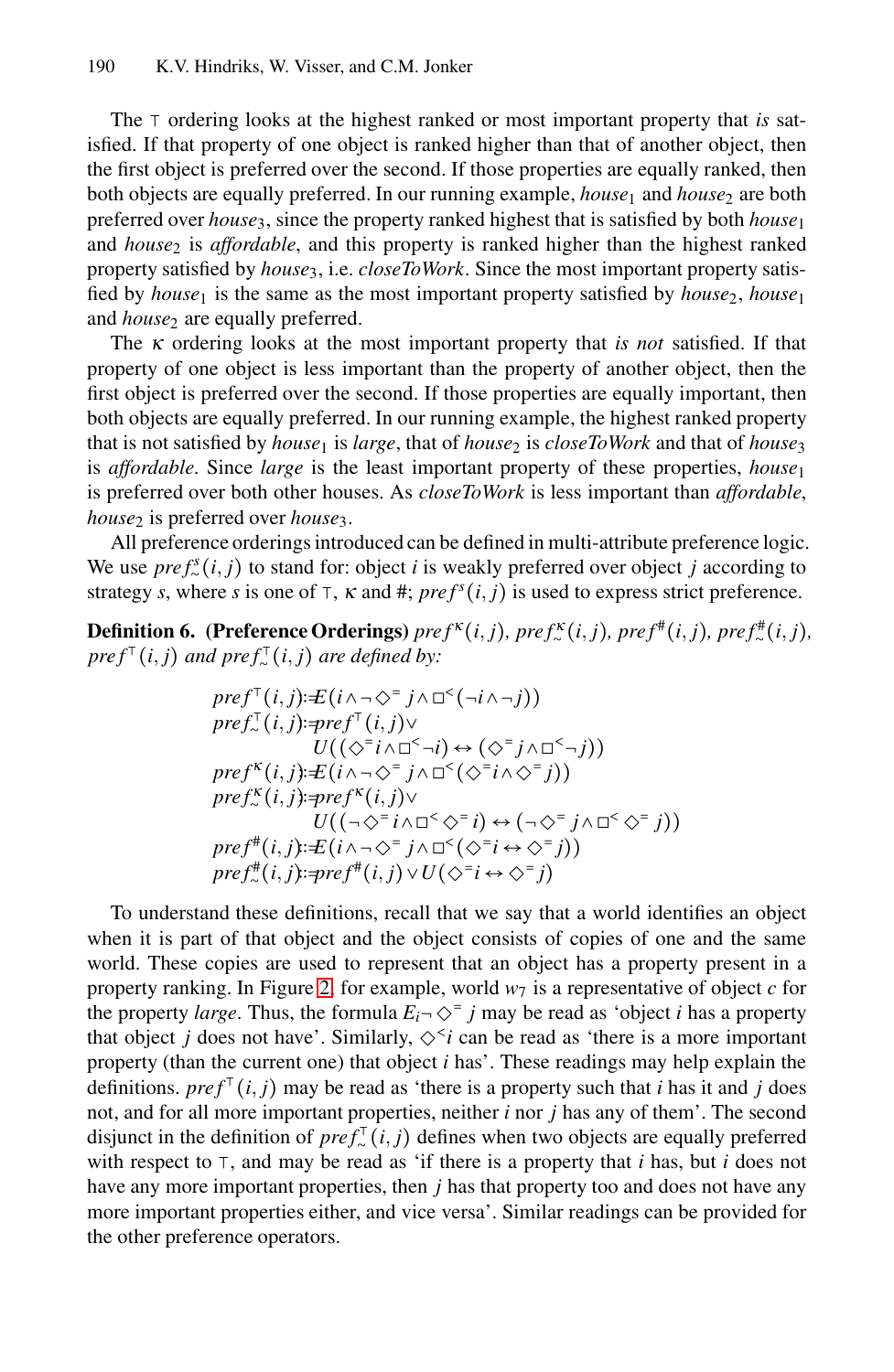<span id="page-10-1"></span><span id="page-10-0"></span>Proposition 4 s[ho](#page-6-0)ws that the relation between weak and strict preference is as usual, and, moreover, a strict preference according to  $\top$  or  $\kappa$  implies a strict preference according to #.

**Proposition 4.** *We have:*  $1. \vDash \text{pref}^s(i,j) \leftrightarrow \text{pref}^s_{\sim}(i,j) \land \neg \text{pref}^s_{\sim}(j,i) \text{ for } s \in \{\top, \mathcal{K}, \# \}.$  $2.$   $\models pref^{\top}(i,j) \rightarrow pref^{\#}(i,j)$  $3. \vDash$  *pre*  $f^{k}(i, j) \rightarrow$  *pre*  $f^{*}(i, j)$ 

*Example 3.* Given the model of Figure 2, we can derive that  $pref^*(b,d)$ . By definition, this is the case when  $E(b \wedge \neg \Diamond^{\exists} d \wedge \Box^{\langle} (\Diamond^{\exists} b \leftrightarrow \Diamond^{\exists} d))$  is tru[e. T](#page-14-2)his means that there must be a world *w* that is named *b* that has no equally ranked world named *d*, and, moreover, for every higher ranked world *v* there is an equally ranked world named *b* if and only if there is an equally ranked world with name *d*. By inspection of Figure 2, world  $w_5$  fits the description.

## **4 MPL Defines Ranked Knowledge Bases**

Here we prove that the preference orderings of Definition 6 define those of Brewka [4]. Brewka [4] calls property rankings *ranked knowledge bases*, defined as follows:

**Definition 7. [\(](#page-1-1)Ranked Knowledge Base)** *A ranked knowledge base (RKB) is a set F* ⊆ L<sup>0</sup> *of objective formulae together with a total pre-order* ≥ *on F. Ranked knowledge bases are represented as a set of ranked formulae* ( *f,k*)*, where f is an objective formula and k, the rank of f, is a non-negative integer such that*  $f_1 \ge f_2$  *iff rank*( $f_1$ ) ≥ *rank*( $f_2$ )*. That is, higher rank is expressed by higher indices.*

In the setting of [4], comparing objects given a ranked knowledge base means comparing *truth assignments* which represent these objects, analogously to the representation of the three houses used in Figure 1. It is easy to see that this example is represented by the following ranked knowledge base: {(*affordable,*3)*,* (*closeToWork,*2)*,* (*large,*1)}.

Object preferences can be derived in multiple ways from a ranked knowledge base. In order to define these strategies, some auxiliary definitions are introduced next. Below,  $K<sup>n</sup>(m)$  denotes the set of properties of a certain rank *n* that are satisfied with respect to truth assignment *m*;  $maxsat^{K}(m)$  denotes the highest rank associated with the properties that are satisfied by assignment *m*, and  $maxunsat<sup>K</sup>(m)$  denotes the highest rank associated with the properties that are not satisfied by *m*.

**Definition 8.** *Let K be a ranked knowledge base and m*  $\in 2^{At}$ *.* 

*K<sup>n</sup>*(*m*)  $::= \{f | (f, n) \in K, m \in f\}$  $maxsat^{K}(m)$  ∷=  $-\infty$  *if*  $m \neq f_i$  *for all*  $(f_i, v_i) \in K$ *,*  $max\{i | (f, i) \in K, m \in f\}$  *otherwise*  $maxunsat^{K}(m) ::= -\infty$  *if*  $m \vDash f_{i}$  *for all*  $(f_{i}, v_{i}) \in K$ *,*  $max{i | (f,i) ∈ K, m#f}$  *otherwise* 

Using these auxiliary definitions, preference orderings  $m_1 \geq s$   $m_2$  are defined which mean that object (truth assignment)  $m_1$  is (weakly) preferred over object  $m_2$  according to strategy *s*.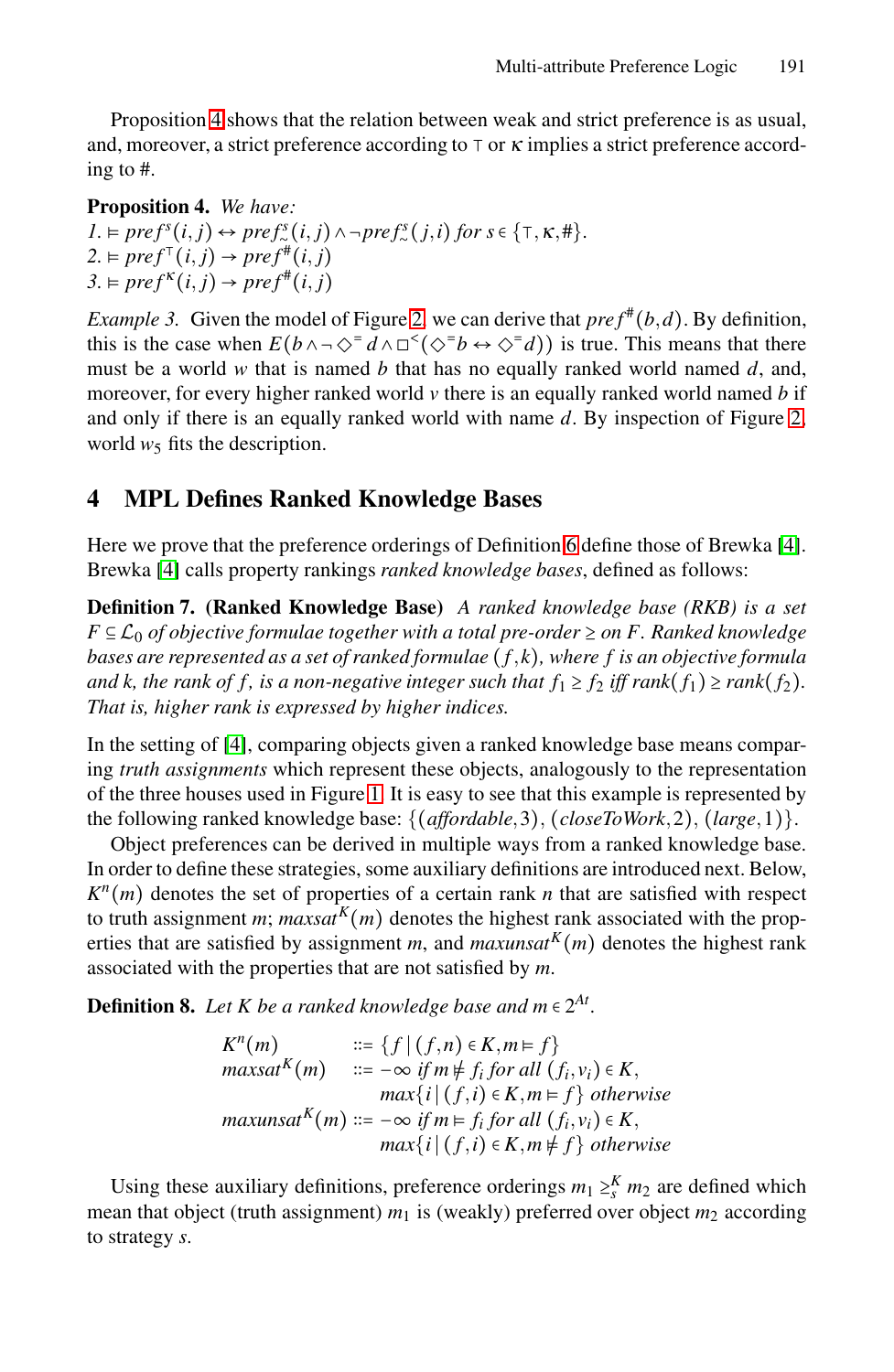**Definition 9. (Preference Orderings)** *Let K be a ranked knowledge base. Then the following preference orderings over truth assignments are defined:*

- $m_1 \geq N \leq m_2$  *iff maxsat*<sup>*K*</sup>(*m*<sub>1</sub>) ≥ *maxsat*<sup>*K*</sup>(*m*<sub>2</sub>)*.*
- $m_1 \geq K m_2$  *iff maxunsat*<sup>*K*</sup>(*m*<sub>1</sub>) ≤ *maxunsat*<sup>*K*</sup>(*m*<sub>2</sub>)*.*

●  $m_1 \geq \frac{K}{4} m_2$  *iff*  $|K^n(m_1)| = |K^n(m_2)|$  *for all n, or there is n s.t.*  $|K^n(m_1)| > |K^n(m_2)|$ *, and for all*  $j > n : |K^j(m_1)| = |K^j(m_2)|$ *.* 

To simplify, we make the assumption here that different properties cannot have the same ranking. In that case, the set of all satisfied properties of a given rank is a singleton set or the empty set, we have that  $\geq$  is a strict linear order on  $F$  - also denoted by  $>$ , and, as a result, the  $\subseteq$  and # orderings coincide. We also assume that properties in a ranked knowledge base are consistent. Finally, we may assume that a ranked knowledge base does not contain logically equivalent properties with different ranks since such occurrences except for the one ranked highest can be discarded as it has no influence on any of the preference orderings.

<span id="page-11-0"></span>**Definition 10. (Translation Function)** *The function* <sup>τ</sup> *translates ranked knowledge bases*  $K = \langle F, \ge \rangle$  *and truth assignments m to formulae and is defined by:* 

- $\bullet \tau(K) ::= \bigwedge \{EC(\varphi) \mid \varphi \in F\} \wedge$  $U(\sqrt{C(\varphi)} | \varphi \in F \text{ or } \varphi = \neg \sqrt{\{\chi | \chi \in F\}})$  $\wedge$ { $C(\varphi)$  <  $\forall$   $\forall$   $C(\psi)$  |  $\varphi$ *,*  $\psi \in F$  &  $\psi > \varphi$  }  $\wedge$  $\wedge$ { $C$ ( $\neg$  $\vee$ { $\phi$ | $\phi$   $\in$   $F$ })  $\lt_{\forall \forall}$   $\psi$ | $\psi$   $\in$   $F$ } $\wedge$  $\bullet$   $\tau_{name}(m) \in Nom$
- <sup>τ</sup>(*m*) ∶∶= ⋀{*Ei*<sup>ϕ</sup> ∣ *m* ⊧ <sup>ϕ</sup>}∪ {¬*Ei*<sup>ϕ</sup> ∣ *m* ⊧/ <sup>ϕ</sup>} *with i* = <sup>τ</sup>*name*(*m*)

The translation of a ranked knowledge base  $K$  expresses that for each property  $\varphi$ in *K*, there exists a corresponding cluster by  $C\varphi$ , that there are no other clusters than those specified by the properties, and one extra cluster for the case in which none of the properties is satisfied. It forces the ranking of these clusters to be the same as the property ranking induced by *K*, with the added extra cluster as least important one. The translation also associates an object name with a truth assignment and states for each property whether the object (truth assignment) has the property or not.

*Example 4.* Using the translation function, and assuming that  $\tau_{name}(house_1)$  = *b*,  $\tau_{name}(house_2) = d$  and  $\tau_{name}(house_3) = e$ , the RKB {(*affordable*,3)*,* (*closeToWork,*2)*,*(*large,*1)} translates into:

1. *E*(*C*(*affordable*))∧*E*(*C*(*closeToWork*))∧*E*(*C*(*large*)) 2. *U*(*C*(*affordable*)∨*[C](#page-6-0)*(*closeToWork*)∨*C*(*large*)∨ *C*(¬(*affordable*∨*closeToWork*∨*large*))) 3. *C*(¬(*affordable*∨*closeToWork*∨*large*)) <∀∀ *C*(*large*) <∀∀ *C*(*closeToWork*) <∀∀ *C*(*affordable*) 4. *Eb*(*affordable*)∧*Eb*(*closeToWork*)∧¬*Eb*(*large*) 5.  $E_d$ (*affordable*)∧¬ $E_d$ (*closeToWork*)∧¬ $E_d$ (*large*) 6. ¬*Ee*(*affordable*)∧*Ee*(*closeToWork*)∧*Ee*(*large*)

A model of this theory is shown in Figure 2. Although only objects *b*, *d* and *e* are specified in the theory, for illustrative reasons this model contains all possible objects (there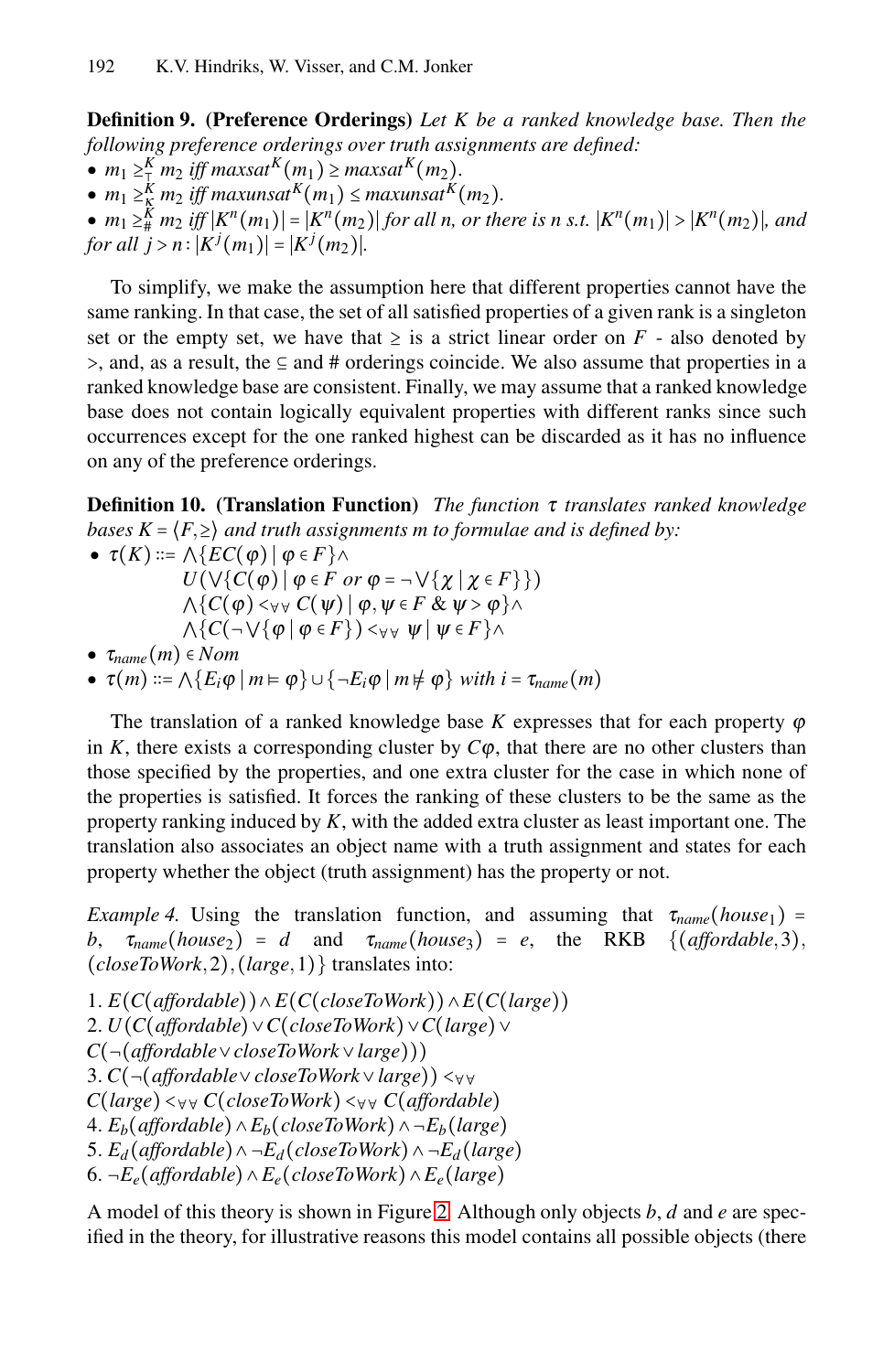is a world, and hence an object, for every possible valuation of the three propositional atoms). Every property has its own cluster, which means that every object satisfying that property has a world in that cluster, and that every world in that cluster satisfies that property. No worlds exist outside the four specified clusters, and the order among clusters is fixed. The only ways a model of this theory can be structurally different from the one shown are by removing objects that are not *b*, *d* or *e* (but then all worlds belonging to that object have to be removed at once), or by adding more worlds, but only at the same 'places' as the worlds shown.

Theorem 1 shows that every multi-attribute preference model that is a model of the translation of a particular RKB yields the same preference ordering as the original RKB.

**Theorem 1.**  $m_1 \geq s$ <sup>*K*</sup>  $m_2$  *iff*  $\models \tau(K) \land \tau(m_1) \land \tau(m_2) \rightarrow pref^s_{\sim}(\tau_{name}(m_1), \tau_{name}(m_2))$ *where*  $s \in \{T, K, \# \}$ .

*Proof.* Assume that  $\tau_{name}(m_1) = i$  and  $\tau_{name}(m_2) = j$ , and observe that the translation *of*  $K = \langle F, \ge \rangle$  *is equivalent to:*  $(I) C(\neg(f_1 \vee \ldots \vee f_n)) \leq \forall \forall C(f_1) \leq \forall \forall C(f_n)$ , *(2)* ∀*f* ∈ *F* ∶ *E*(*C*( *f* )) *and* (3)  $U(C(f_1) \vee \ldots \vee C(f_n) \vee C(\neg(f_1 \vee \ldots \vee f_n))).$ *For brevity, we only prove the left to right direction for the case m*<sup>1</sup> >*<sup>K</sup>* <sup>κ</sup> *m*2*. Then we have maxunsat*<sup>*K*</sup>(*m*<sub>1</sub>) < *maxunsat*<sup>*K*</sup>(*m*<sub>2</sub>) *and maxunsat*<sup>*K*</sup>(*m*<sub>2</sub>) > –∞, so there is a formula  $f_k$ *in F s[uc](#page-7-1)h that*  $(4)$  *m*<sub>2</sub>  $\neq$  *f<sub>k</sub>*,  $(5)$ *m*<sub>1</sub> ⊨ *f<sub>k</sub> and*  $f(6) \forall f' > f_k : m_1 \models f' \& m_2 \models f'.$ *Ap[pl](#page-7-1)ying the translation function* <sup>τ</sup>*, we then get:*  $(4)$   $\neg E_j f_k$ ,  $(5)$   $E_i$   $f_k$  *and*  $f(6)$  ∀ $f' > f_k$ :  $E_i f' \wedge E_j f'$ . *From (5), (2) and Prop. 3.3 it then follows that*  $(8)$   $E_iC(f_k)$ . *From (8), (4) and Prop. 3.2 it follows that*  $(9) E_i \neg \Diamond \neg f \wedge C(f_k).$ *And from (6) and Prop. 3.1 it follows that (10)* ∀ $f'$  >  $f_k$  :  $\diamondsuit$ <sup>=</sup>  $i \land \diamondsuit$ =  $j$ . *Using (1) and (3) we obtain*  $(11) C(f_k)$  → □<sup><</sup>( $C(f_{k+1})$ ∨ ...∨ $C(f_n)$ ). *From (10) [a](#page-11-0)nd (11) we obtain*  $(12) C(f_k)$  → □<sup><</sup>  $\diamond$ <sup>=</sup>  $i \wedge$  □<sup><</sup>  $\diamond$ <sup>=</sup>  $j$ . *Then* (9) and (12) can be combined into  $E(i \land \neg \Diamond^= j \land \Box^<(\Diamond^= i \land \Diamond^= j))$ , which is the *definition of pre*  $f^{k}(i, j)$ .

*Example 5.* We now show how to formally derive a preference statement from the formulae obtained by translating a ranked knowledge base in Example 4. As an illustration, we show that  $pref^{k}(b,d)$  can be derived.

From (4.4)  $E_b$ (*closeToWork*), (4.1)  $E(C(closeToWork))$  and Proposition 3.3 we obtain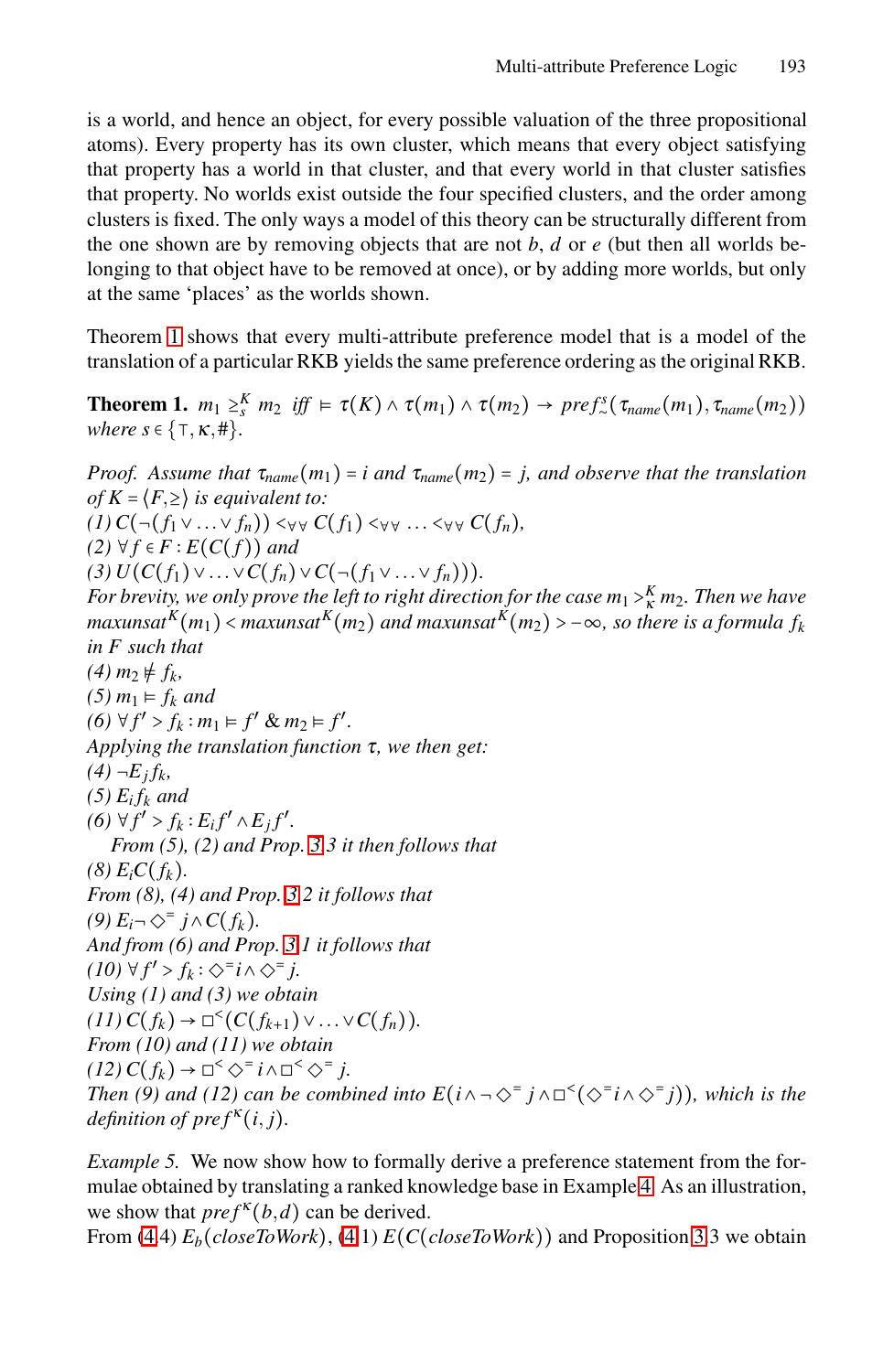<span id="page-13-0"></span> $(1)$  $(1)$   $E<sub>b</sub>C$  $E<sub>b</sub>C$ (*closeToWork*). From (4.5)  $\neg E_d$  (*closeToWork*) and Proposition 3.2 it follows that  $(2a) C(closeToWork) \rightarrow \neg \Diamond^{-1} d$ . From 4.3 and 4.2 we can derive that  $(2b) C(closeToWork) \rightarrow \Box^{\leq} C(affordable).$ By combining (1), (2a) and (2b) we derive  $(3) E_b(\neg \Diamond^= d \land \Box^< C(affordable)).$ Now, from Proposition 3.1, (4.4)  $E_b$ (*affordable*) and (4.5)  $E_d$ (*affordable*), we derive  $(4a) C(affordable) \rightarrow \diamondsuit^{-}b$  and  $(4b) C(affordable) \rightarrow \diamondsuit^{-}b.$ Using (3), (4a), and (4b), we [ob](#page-14-9)tain  $E_b(\neg \Diamond^{\exists} d \land \Box^{\leq} (\Diamond^{\exists} b \land \Diamond^{\exists} d))$ , which is the definition of *pre*  $f^{k}(b,d)$ .

## **5 Conclusion**

In thi[s p](#page-10-1)aper we introduced a modal logic for qualitative multi-attribute preferences. The logic is based on Girard's binary preference logic [7], but extends this logic with objects and clusters that introduce the possibility to reason explicitly about multiple attributes. We showed that multi-attribute preference logic is expressive enough to define various natural preference orderings based on property rankings [4,6]. The additional value of the logic is that it is possible to reason about these different preference orderings within the logic. This means we cannot only reason about which objects are preferred according to a certain ordering, but also about the relation between different orderings as is shown in Proposition 4.

One possible extension to multi-attribute preference logic is the introduction of indices for different agents. In this way, distinct preference orderings for several agents can be expressed. This introduces the possibility to reason about properties such as pareto-optimality of objects (an object is pareto-optimal if there is no other object that is better for at least one agent and not worse for the other agents), which is useful in the context of e.g. joint decision making or negotiation.

We have made the assumptions that attributes are binary, and that priority orderings are total linear orders. In future work we plan to investigate how we can loosen these assumptions. For example, if multiple attributes can have the same importance, the # and ⊆ orderings will [diff](#page-14-3)er and we will be able to encode trade-offs between attributes.

Our main concern in this paper has been the expressiveness of multi-attribute preference logic. [Ot](#page-14-11)her questions such as a complete axiomatization of the logic, succinctness and complexity remain future work. We plan to develop a reasoning system in which agents can reason about qualitative multi-attribute preferences in various settings. In our future work we will focus more on the reasoning mechanism and how different domains can be modelled accurately in our approach.

A more detailed comparison of multi-attribute preference logic with other preference logics such as Qualitative Choice Logic [5] is planned. Other areas for future work concern the representation of dependent properties and the relation of multi-attribute preference logic to e.g. CP-nets [3].